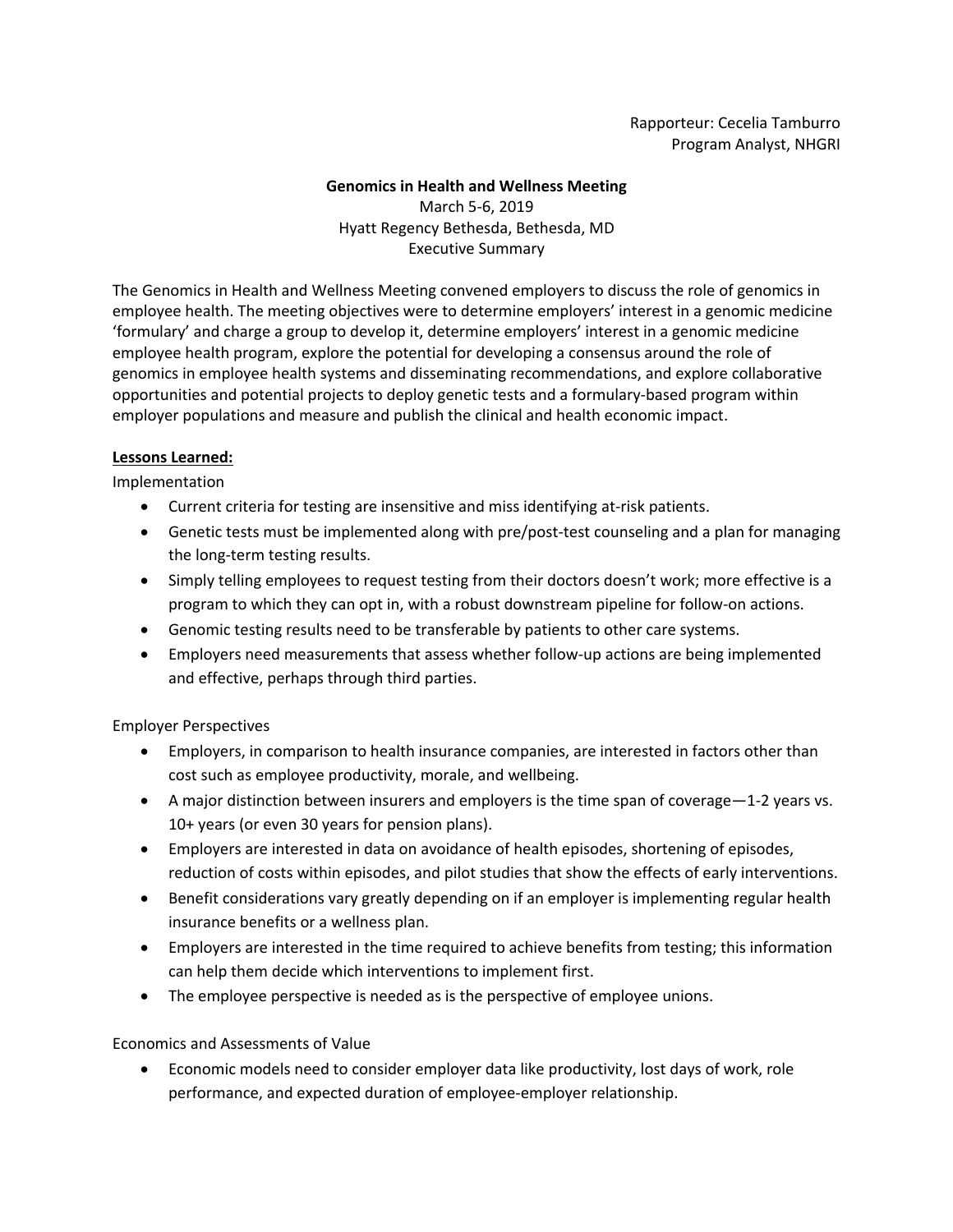- Economic models need to be adjustable to reflect different assumptions important to specific employers/employees.
- Published data on the economics of genetics in wellness programs are scant to non-existent.
- The cost per quality of adjusted life year gained (QALY) measurement can be used to assess cost effectiveness of interventions, but may not be the most persuasive measurement for employers.

## **Recommendations:**

Implementation

- Offer wellness initiatives through a third party to help avoid real/perceived conflicts of interest.
- Consider incorporating a genetic component to existing wellness programs that already focus on specific disease paradigms.
- Prioritize sharing de-identified aggregate data amongst employer groups while creating a transparent process and rationale for data sharing and uses of data with employees.
- Develop a collaboration amongst employers, with outcome data collected by a third party, to generate the data necessary for insurers and others to assess the value of genetic testing.
- Determine what employers should do vs. what should be ceded to a good healthcare provider.

# Further Development

- Establish key principles and guidelines for test implementation that address ELSI and policy issues related to genetic testing, such as non-discrimination, privacy, health disparities, and data sharing.
- Conduct a policy review specific to employer programs on the above key ELSI issues.
- Include information in the formulary about who is likely to benefit from each test and the resources necessary for each specific test.
- Rename the formulary with a clearer title that is less likely to be confused with drug treatment.
- Develop a sustainability plan for the formulary beyond volunteer efforts.
- Consider creating a dynamic, web-based implementation guide that includes a suite of materials and allows for "plug-in" guidance based on employers' unique populations and needs.
- Consider potential role, and possible conflicts, for genomics testing companies in this effort.
- Consider a model of employers supporting testing if tied to evidence generation and evaluation.
- Work to develop options for creating a robust "firewall" between genomic information and employers; making genomics a totally voluntary benefit may help but uptake will differ by demographics.
- Develop a simple categorization of genetic testing to ensure everyone is consistently talking about the same thing; emphasize lumping over splitting.

### Engagement

- Engage with employees to investigate their value assessments of genomic testing and willingness/motivation to share de-identified data.
- Engage with a number of different types of employers to ensure socioeconomic, racial, and geographic diversity, as well as representation of non-healthcare-based employers.